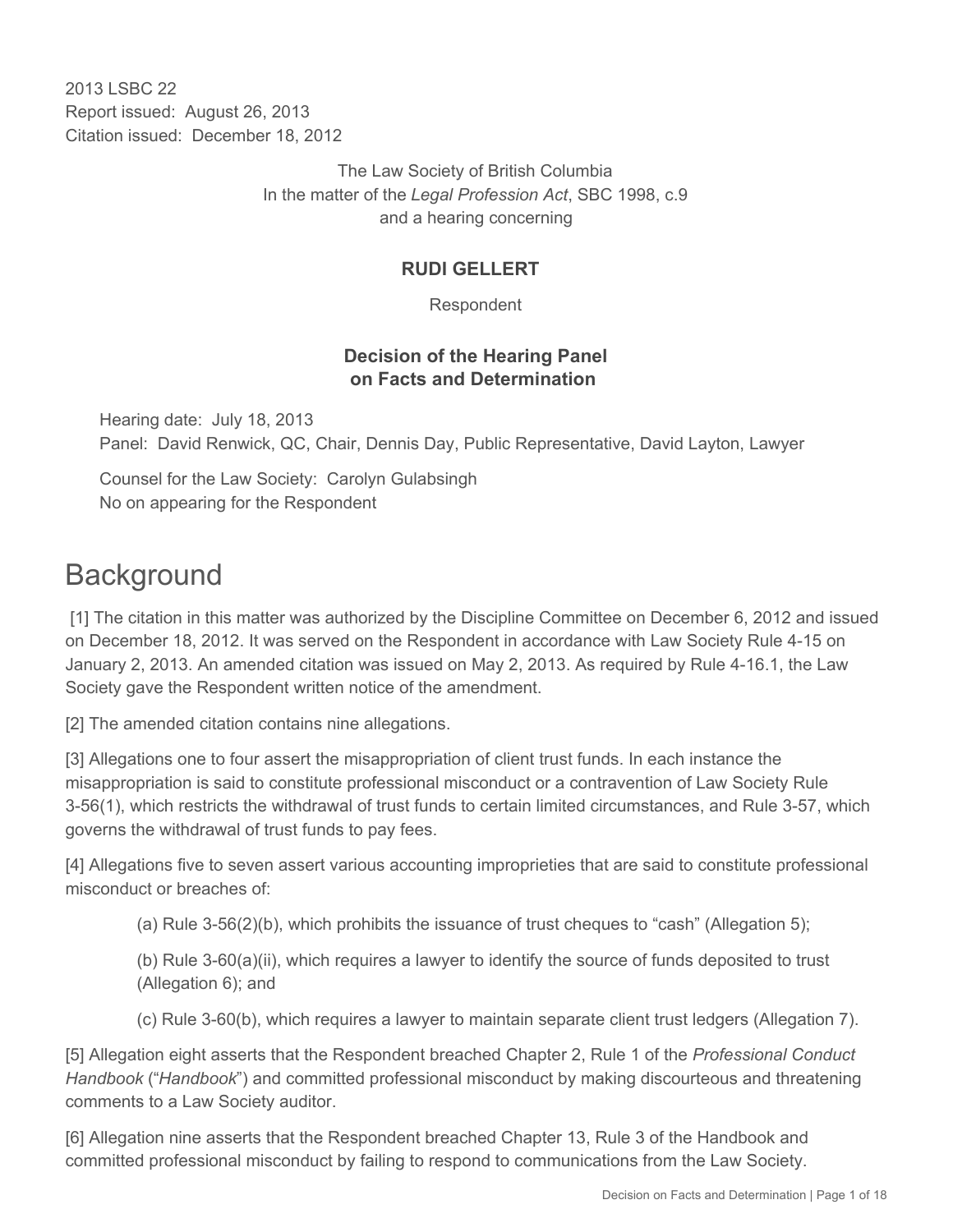# **DECISION TO PROCEED IN THE ABSENCE OF THE RESPONDENT**

[7] The Respondent did not appear at the hearing of this matter, nor did he send anyone to appear on his behalf.

[8] Section 42(2) of the *Legal Profession Act* provides that, where a respondent fails to attend a hearing on a citation and the panel is satisfied that the respondent has been served with notice of the hearing, the panel may proceed with the hearing in the respondent's absence and make any order that could have been made were the respondent present.

[9] Section 42(2) does not require that a panel proceed in the absence of the respondent where he or she has not appeared despite having been served with notice of the hearing. Rather, the panel is afforded a discretion in deciding whether to do so.

[10] In applying s. 42(2) to the Respondent's case we considered the following factors:

(a) The citation and amended citation provided to the Respondent on January 2 and May 2, 2013, respectively, both state: "**If you fail to appear at the hearing, the Hearing Panel may proceed with the hearing in your absence and make any order that it could have made had you been present**" (original emphasis).

(b) The hearing was originally set for July 15 to 19, 2013. Written notice of these dates was personally served on the Respondent on March 2, 2013.

(c) The hearing was subsequently shortened to a single day by reason of the Respondent's June 5, 2013 email to the Law Society in which he agreed to proceed on the basis of facts and documents set out in a Notice to Admit prepared by the Law Society. The new date was set for July 17, 2013. The Respondent confirmed that this date was satisfactory in an email sent to the Law Society on June 7, 2013.

(d) The hearing date was later changed to July 18, 2013, to accommodate the schedule of one of the Panel members. The Respondent confirmed that this date was satisfactory in an email sent to the Law Society on June 25, 2013.

(e) The Respondent has not practised law since November 2, 2010, and ceased being a member of the Law Society on January 1, 2011.

(f) In a series of emails exchanged June 5 to 7, 2013 the Respondent asked counsel for the Law Society whether a hearing was really necessary given his admissions and his intention not to practise law in the future. The strong tenor of these emails is that the Respondent did not intend to dispute any issues relating to the facts and determination phase of the proceeding.

(g) Counsel for the Law Society made several attempts to contact the Respondent subsequent to June 7, 2013 but received no response to her emails.

(h) Shortly after convening at 9:30 a.m. and learning that the Respondent had neither appeared nor left any message with counsel for the Law Society, we adjourned for ten minutes in case he was simply running late.

[11] After the adjournment, we concluded that the Respondent had been served with notice of the hearing and had chosen not to attend the hearing. The precondition for proceeding in the Respondent's absence as set out in s. 42(2) was thus met. The question became whether we would exercise our discretion in this regard.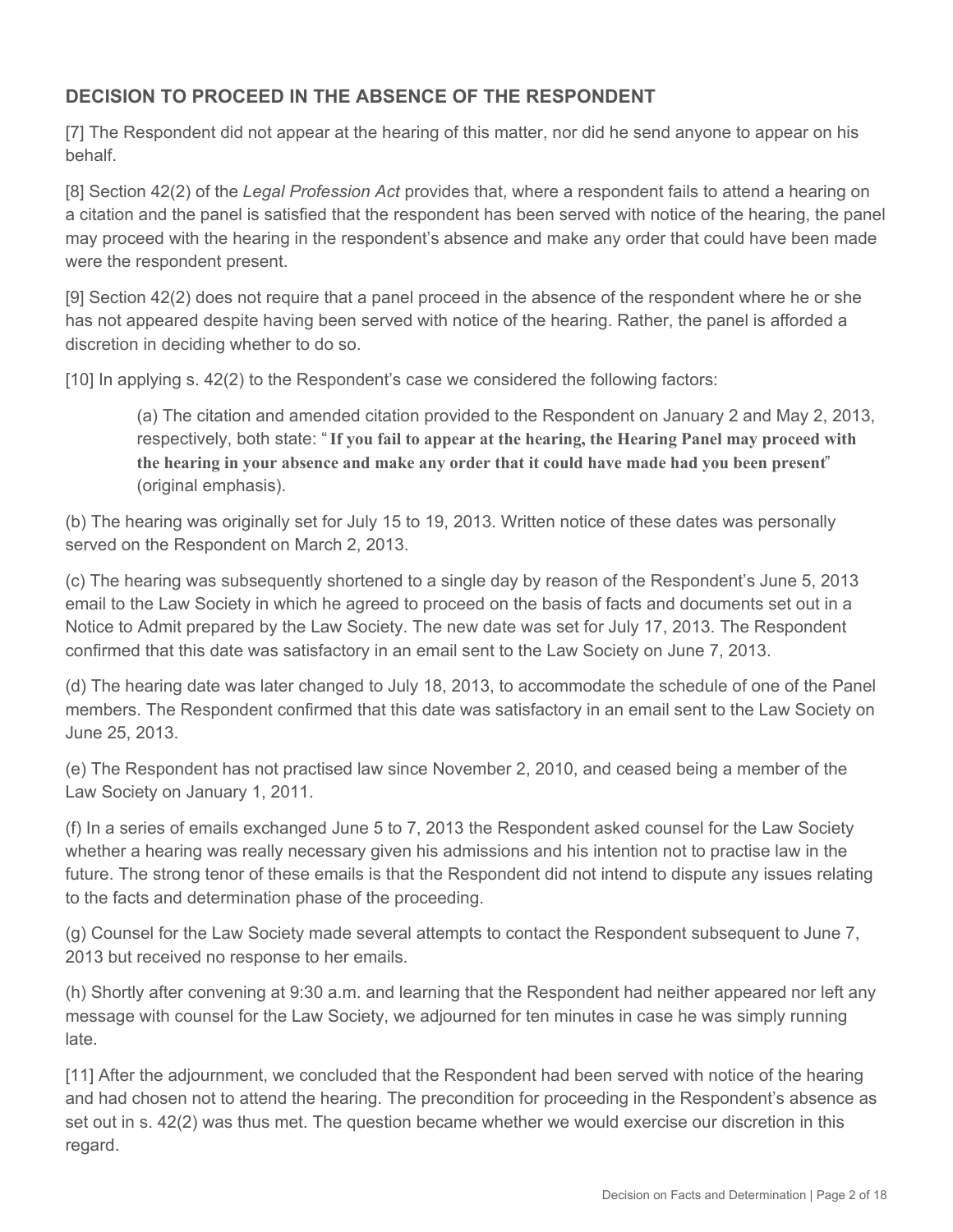[12] In *Law Society of BC v. Power*, 2009 LSBC 23, the respondent was issued a citation alleging that he had made a number of knowingly false statements to the Law Society. In the months leading up to the hearing, he wrote to the Law Society indicating that he was resigning as a member effective immediately. He also indicated that he would not be contesting the allegations and asked that the Law Society prepare an agreed statement of facts. An agreed statement of facts was prepared and sent to the respondent, but he provided no response and did not appear at the hearing. The panel decided to proceed in his absence.

[13] The facts in *Power* are very similar to those in our case. The Respondent received notice of the allegations against him and the date of the hearing. Indeed, the hearing date was set with his approval. The emails from the Respondent to the Law Society sent in the month or so prior to the hearing indicate that he admitted the truth of the facts and the authenticity of the documents contained in the Law Society's Notice to Admit. This correspondence also strongly suggests that he did not plan to dispute any issues at the facts and determination stage of the proceedings, and that he had little or no intention of resuming the practice of law in the future.

[14] Given these circumstances, we concluded that exercising our discretion under s. 42(2) would cause the Respondent no unfairness, and therefore proceeded with the hearing in his absence.

# **THE LAW SOCIETY'S REQUEST TO ADMIT FACTS**

[15] On May 9, 2013, the Law Society delivered a 21-page document plus numerous tabbed attachments to the Respondent, pursuant to Law Society Rule 4-20.1, asking that he admit, for the purposes of the hearing only, the truth of the facts set out therein and the authenticity of the documents attached.

[16] As required by Rule 4-20.1, the Law Society's request to admit was made more than 45 days before the hearing of the citation, was set out in writing clearly marked "Notice to Admit," and was served on the Respondent in accordance with Rule 10-1.

[17] Rule 4-20.1(7) provides that, if a party does not respond to a Notice to Admit, the party is deemed, for the purposes of the hearing only, to admit the truth of the facts described in the request or the authenticity of the documents attached to the request.

[18] However, by email sent to the Law Society on June 5, 2013, the Respondent acknowledged receipt of the Notice to Admit and stated that he was "prepared to admit, for the purposes of the [sic] resolving the citation issued December 18, 2012 as subsequently amended, to all matters and the authenticity of the documents."

[19] Given the Respondent's June 5, 2013 email, we conclude that the parties have agreed to the truth of the facts set out in the Notice to Admit and the authenticity of the documents attached. Had the email not been sent, we would have come to the same conclusion based on the application of Rule 4-20.1(7).

[20] Having reviewed the Notice to Admit and attached documents, we accept as proven the facts recounted in the Notice and the authenticity of the documents.

# **FACTUAL FINDINGS**

[21] The Respondent was admitted as a member of the Law Society on May 19, 1995.

[22] From May 2006 until he ceased practising law on November 2, 2010, the Respondent was employed by CGM lawyers (the "Firm"). He practised in the Firm's Surrey office, doing primarily residential real estate conveyances.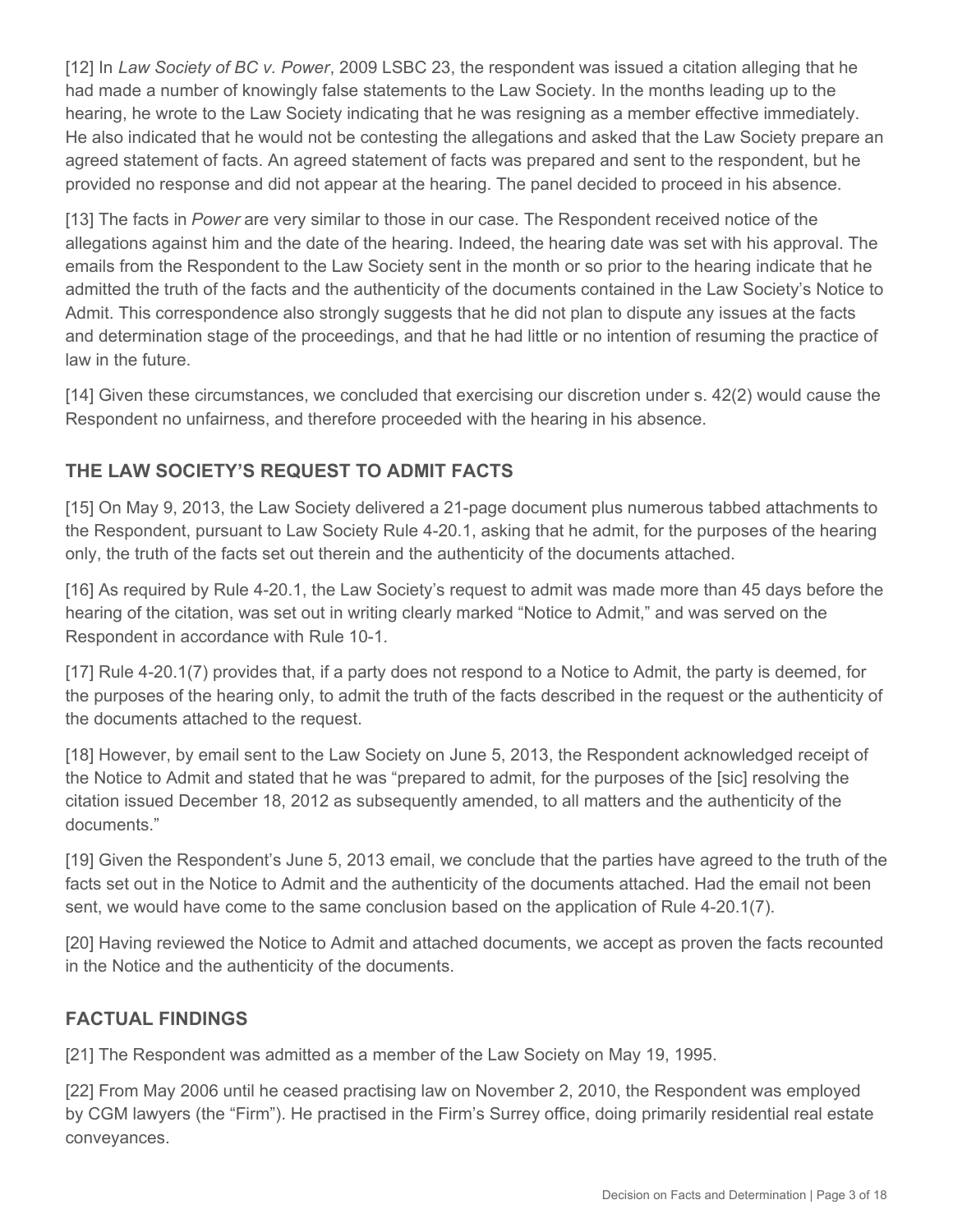[23] On October 25, 2010, two Law Society auditors attended at the Firm's Surrey office to conduct a routine compliance audit. The compliance audit covered the period from September 1, 2009 to October 25, 2010.

[24] During the period covered by the compliance audit, the Respondent managed the daily affairs of the Surrey office, had administrator's access to the Firm's electronic accounting system and had signing authority on the Firm's trust accounts.

### **Facts Pertaining to Allegation 1 – Misappropriation of Client Trust Funds**

[25] The Respondent's wife is the sole director and officer of A Inc. The Firm charged its clients for support services provided by A Inc. such as photocopying, courier, banking services and agency services.

[26] During the compliance audit, one of the auditors requested client files from the Respondent in which the firm issued trust cheques to A Inc. subsequent to a stale-dated trust cheque to the client being voided.

[27] On October 29, 2010, the Respondent admitted to this auditor that he had voided the trust cheques that had been initially issued to the clients, and had caused cheques to be issued to A Inc. in their place. He told the auditor that he took full responsibility for issuing the trust cheques to A Inc. He said that neither his wife nor a named law firm partner were aware of the transactions.

[28] The conduct in question involved ten transactions that occurred between May 2009 and May 2010. In each instance, the Respondent voided a stale-dated trust cheque originally issued to a client, then caused a trust cheque to be issued to A Inc. in the same amount. The Respondent knew that A Inc. was not entitled to the funds.

[29] The amounts involved ranged from \$62.50 to \$5,200, and totalled \$13,714.60.

[30] With respect to each of these withdrawals, as well as the withdrawals described below regarding Allegations 2 to 4:

(a) the effect was to reduce the trust fund balance for the client to zero; and

(b) the withdrawal was made by a cheque signed by another lawyer at the Firm, but the Respondent was the person responsible for the withdrawal and the other lawyer had no knowledge of the Respondent's conduct until after the compliance audit took place.

[31] After the Respondent's October 29, 2010 admission to the auditor, the compliance audit was terminated and a referral was made to the Law Society's Professional Conduct Department.

[32] On November 2, 2010 the Respondent provided an undertaking to the Law Society not to practise law.

[33] On November 4, 2010, the Chair of the Discipline Committee ordered an investigation under Rule 4-43 of the Firm's books, records and accounts. This forensic audit covered the period from September 1, 2009 to November 9, 2010, and resulted in the preparation of an interim report.

#### **Facts Pertaining to Allegation 2 – Misappropriation of Client Trust Funds**

[34] Between October 2009 and September 2010, the Respondent voided 11 stale-dated trust cheques payable to clients and caused replacement cheques to be issued payable to the Firm in the same amounts, when he knew that the Firm was not entitled to these amounts.

[35] The amounts involved ranged from \$9.97 to \$96.70, and totalled \$482.81.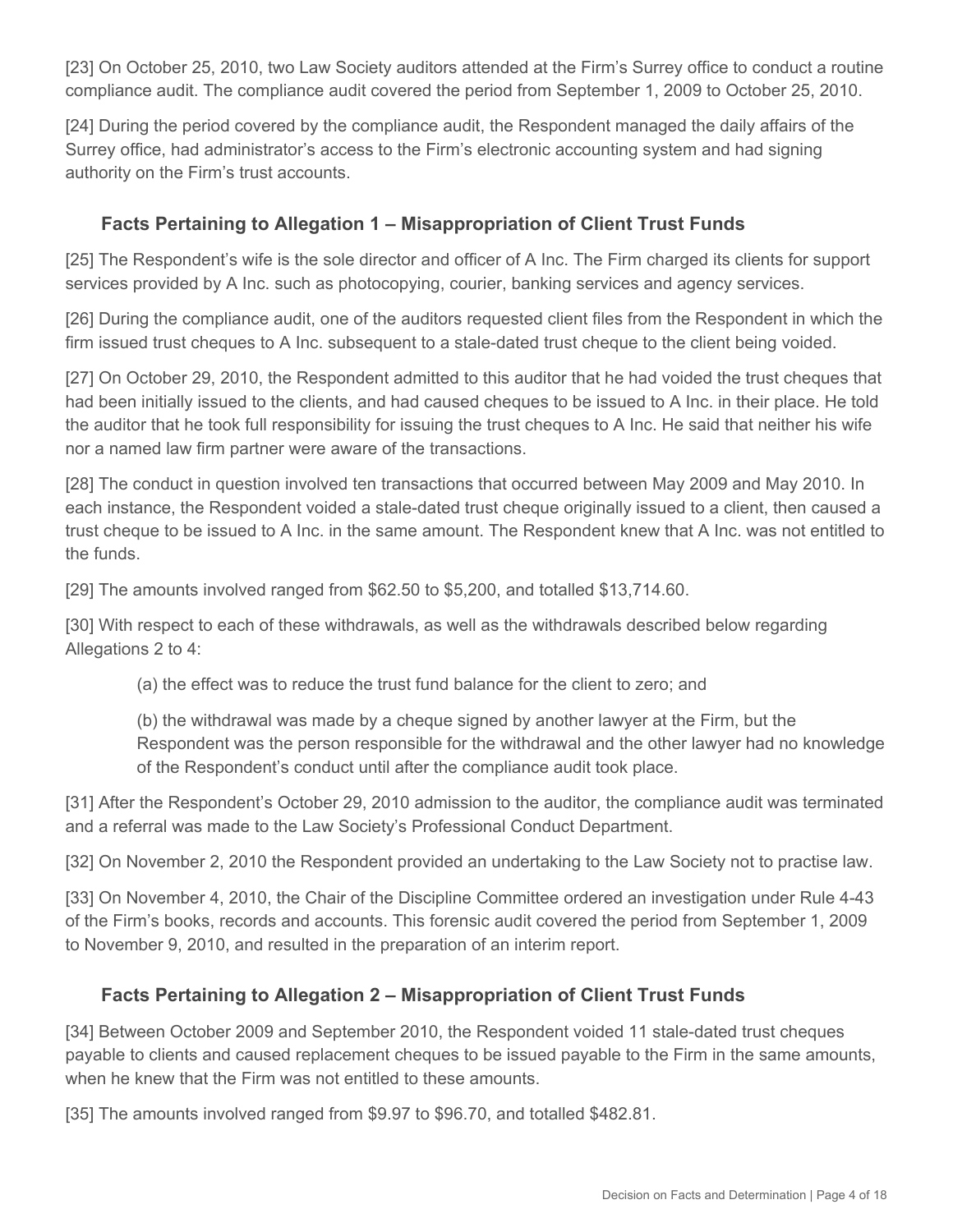# **Facts Pertaining to Allegation 3 – Misappropriation of Client Trust Funds**

[36] In September 2010, the Respondent voided six stale-dated trust cheques payable to clients, and caused the funds to be paid from trust to the Firm by trust transfer and cheque. In each instance, the Respondent knew that the Firm was not entitled to the funds.

[37] The amounts involved ranged from \$5 to \$150, and totalled \$279.15.

# **Facts Pertaining to Allegation 4 – Misappropriation of Client Trust Funds**

[38] In March and April 2008 and August 2010, the Respondent caused trust funds held in the Firm's pooled trust account to be transferred from four client ledgers into a ledger in his name, and then on August 23, 2010 the Respondent transferred the funds to the Firm, when the Firm was not entitled to those funds.

[39] The amounts involved ranged from \$0.01 to \$10, and totalled \$10.13.

# **Facts Pertaining to Allegation 5 – Issuing Trust Cheques Payable to "Cash"**

[40] The Firm acted for a client IS regarding the distribution of her common-law partner's estate.

[41] On June 1, 2010, the Firm issued a cheque to IS for \$109,518.15, which was the balance held in trust for the estate after payment of the Firm's fees and disbursements.

[42] On August 6, 2010, the Respondent voided the trust cheque dated June 1, 2010.

[43] Between August 6 and September 30, 2010, the Respondent issued seven cheques from IS's trust ledger. Six of the cheques were made out to "cash." The seventh cheque was made out to the Firm, but the Respondent altered the cheque by hand to make it payable to "cash" as well.

[44] Six of the cheques were negotiated at the bank by the Respondent's wife. The seventh was negotiated at the bank by the Respondent. IS has confirmed to the Law Society that she received all of the funds from these cheques.

# **Facts Pertaining to Allegation 6 – Failure to Identify Source of Deposits**

[45] In 2009 and 2010 the Respondent failed to identify the source of funds deposited to trust in respect of 21 bank drafts totaling \$760,000 recorded in the ledger for a client KB. The amounts of the bank drafts ranged from \$15,000 to \$150,000. The drafts were from the TD Bank, Royal Bank, Khalsa Credit Union, Vancouver City Savings Credit Union and Bestway Foreign Exchange Ltd.

[46] On February 2, 2010 the Respondent failed to identify the source of funds deposited to trust in respect of \$400,000 recorded in a ledger called "Rudi Gellert Miscellaneous – 15000-010."

# **Facts Pertaining to Allegation 7 – Failure to Maintain Separate Client Ledgers**

[47] The Respondent maintained a "Rudi Gellert Miscellaneous" file and trust ledger for each year, in which he processed "one off" client matters such as notarizations and statutory declarations.

[48] During 2009 and 2010, the Respondent recorded transactions for eight clients in the "Rudi Gellert Miscellaneous" trust ledger instead of recording the transactions in separate client trust ledgers.

## **Facts Pertaining to Allegation 8 – Discourteous or Threatening Comments to Law Society Auditor**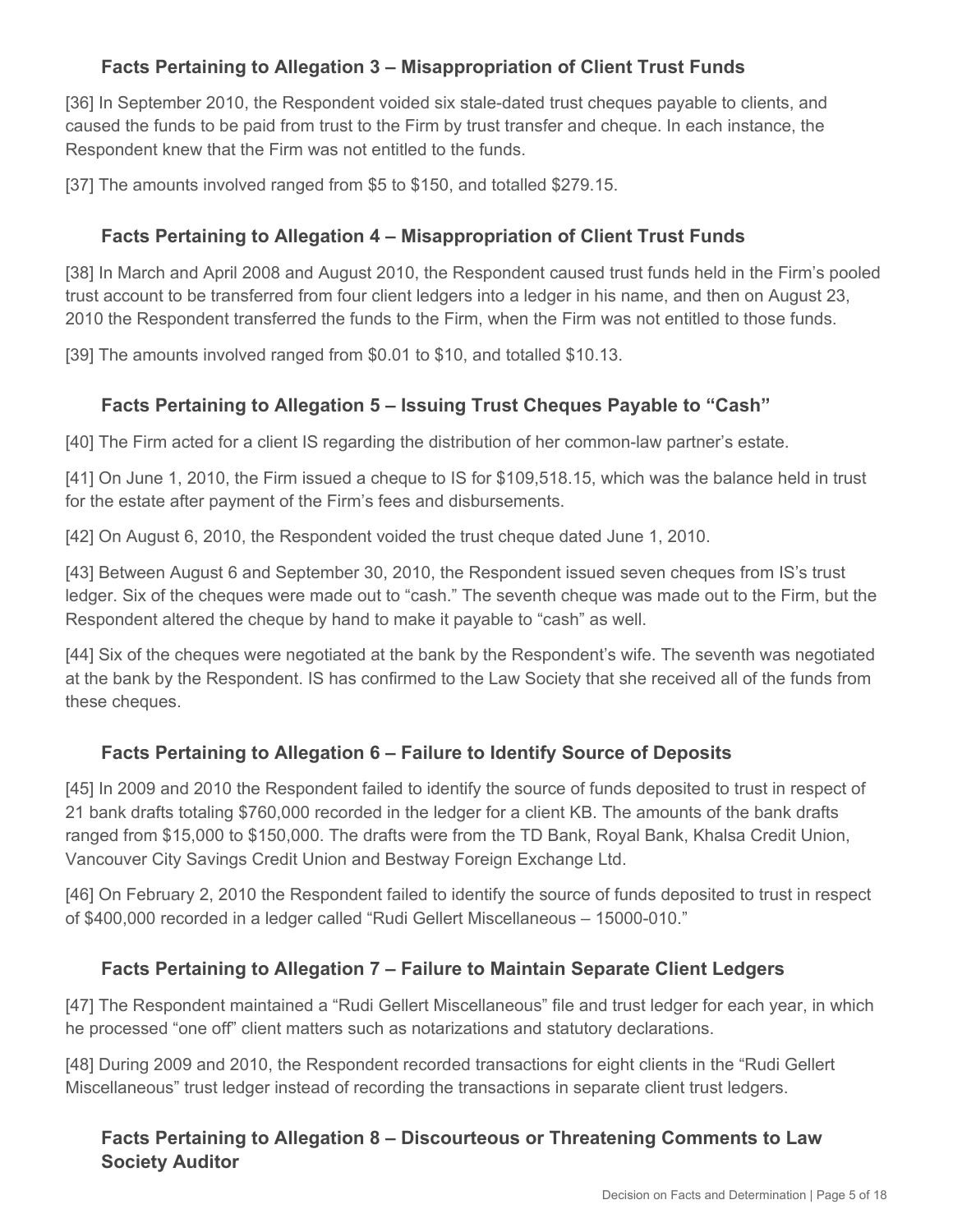[49] As noted in paragraph [23] above, on October 25, 2010 two auditors attended at the Firm's Surrey office to conduct a routine compliance audit.

[50] Shortly after the audit started, the Respondent attended the room where the auditors were working. He told one of the auditors that he was not happy with her, and claimed that the last time she had been at his office she spent two and a half years conducting the audit and the audit cost him \$80,000. The Respondent then left the room.

[51] About ten minutes later the Respondent returned and spoke with the other auditor outside the door to the room. He told this auditor that if he had a gun he would shoot someone. Referring to the first auditor, with respect to whom he had earlier expressed displeasure, he said "she is not going to look in any of my files" and "I will not have her in my office."

[52] The first auditor left the premises shortly after the Respondent made these comments, and was replaced by a new auditor.

# **Facts Pertaining to Allegation 9 – Failure to Respond to Law Society**

[53] During the compliance audit, one of the auditors asked the Respondent to provide an explanation for the trust cheques payable to "cash" involving the client IS (i.e. the trust cheques that are the subject of Allegation 5). The Respondent refused to provide a full explanation, citing solicitor-client privilege.

[54] On October 12, 2011, the Law Society wrote to the Respondent and asked for information regarding a number of issues identified as possible professional misconduct or breaches of the Law Society Rules. Among other things, the Respondent was asked to provide information in response to a number of specific questions regarding:

- (a) the trust cheques issued to A Inc. (see Allegation 1);
- (b) the cheques issued to "cash" (see Allegation 5);
- (c) the bank drafts recorded in the client account held for KB (see Allegation 6);
- (d) the February 2, 2010 receipt of \$400,000 (see Allegation 6);
- (e) the recording of client trust transactions in "Rudi Gellert Miscellaneous" files (see Allegation 7); and
- (f) the comments regarding a gun made to one of the auditors (see Allegation 8).

[55] The Respondent did not respond to the Law Society's October 12, 2011 letter.

[56] On November 8, 2011, the Law Society wrote to the Respondent and asked for his response to the October 12, 2011 letter.

[57] The Respondent did not respond to the Law Society's November 8, 2011 letter.

[58] On July 17, 2012, the Law Society wrote to the Respondent and provided him with a copy of the interim forensic audit report referred to in paragraph [33] above.

[59] On October 11, 2012, the Law Society wrote to the Respondent indicating that the investigation to date suggested that he had breached a number of specified Law Society requirements and asking for his written response to the questions set out in the Law Society's earlier letter dated October 12, 2011.

[60] The Respondent did not respond to the Law Society's October 11, 2012 letter.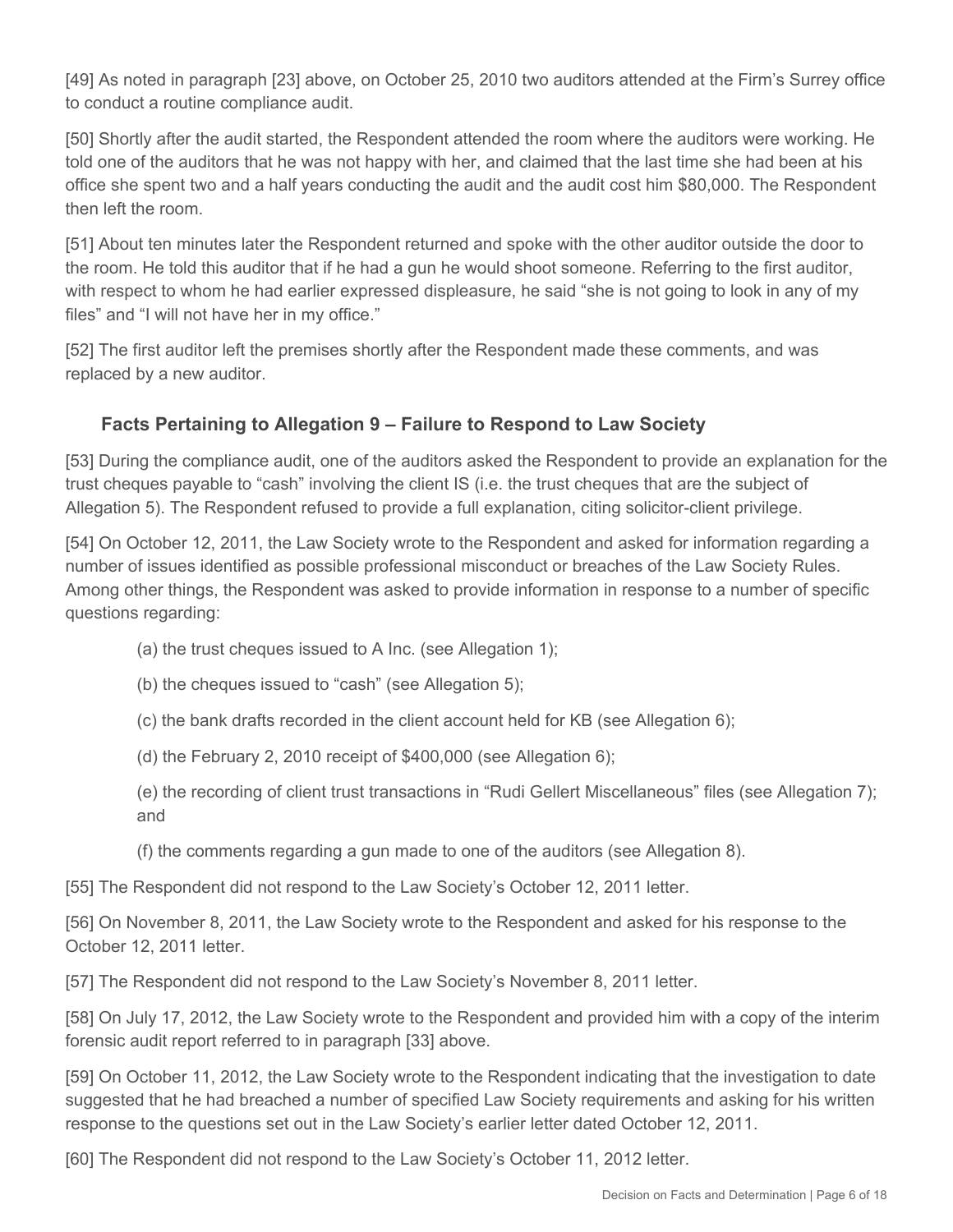## **ISSUES**

[61] The issues to be decided are whether the Respondent has breached the Law Society Rules and/or committed professional misconduct in relation to the nine allegations set out in the amended citation.

## **DISCUSSION**

[62] Before addressing each of the allegations separately, it is helpful to set out the basic law regarding the onus and standard of proof and the test for determining whether a member's actions constitute professional misconduct.

## **Onus and Standard of Proof**

[63] The Law Society bears the onus of establishing professional misconduct or a breach of the Law Society Rules on a balance of probabilities. This is so even where an adverse finding may have serious consequences for the Respondent, such as disbarment. The Panel's task at the facts and determination stage is thus to determine whether the Law Society has established that it is more likely than not that the alleged misconduct or breach has occurred. The evidence must be scrutinized with care, and must be sufficiently clear, convincing and cogent to satisfy the balance of probabilities test. See *FH v. McDougall*, [2008] 3 SCR 41, paras. 26-44; *Law Society of BC v. McRoberts*, 2010 LSBC 17, para. 11; *Law Society of BC v. Seifert*, 2009 LSBC 17, paras. 10-13; *Law Society of BC v. Schauble*, 2009 LSBC 11, para. 43.

#### **Test for Determining Whether Member's Actions Amount to Professional Misconduct**

[64] Section 38(4) of the *Legal Profession Act* provides that after a hearing the Panel must either dismiss the citation or determine that the Respondent has committed one or more of the following:

- (a) professional misconduct;
- (b) conduct unbecoming a lawyer;
- (c) a breach of this Act or the rules;
- (d) incompetent performance of duties undertaken in the capacity of a lawyer;

(e) if the respondent is not a member, conduct that would, if the respondent were a member, constitute professional misconduct, conduct unbecoming a lawyer, or a breach of this Act or the rules.

[65] The citation as amended alleges that the Respondent's conduct in respect of the nine allegations amounts to either professional misconduct or a breach of the Law Society Rules.

[66] Though not defined in the *Legal Profession Act*, professional misconduct will be found to have occurred where a lawyer's actions constitute a marked departure from the conduct the Law Society expects of its members (*Law Society of BC v. Martin*, 2005 LSBC 16 ("*Martin*"), para. 171; *Re: Lawyer 12*, 2011 LSBC 35, paras. 8-9, 44-51; *Law Society of BC v. Niemela*, 2013 LSBC 15, para. 14).

[67] Conduct falling within the ambit of the "marked departure" test will display culpability that is grounded in a fundamental degree of fault, but intentional malfeasance is not required – gross culpable neglect of a member's duties as a lawyer also satisfies the test ( *Martin*, para. 154; *Law Society of BC v. Singh*, 2013 LSBC 76, paras. 11-12).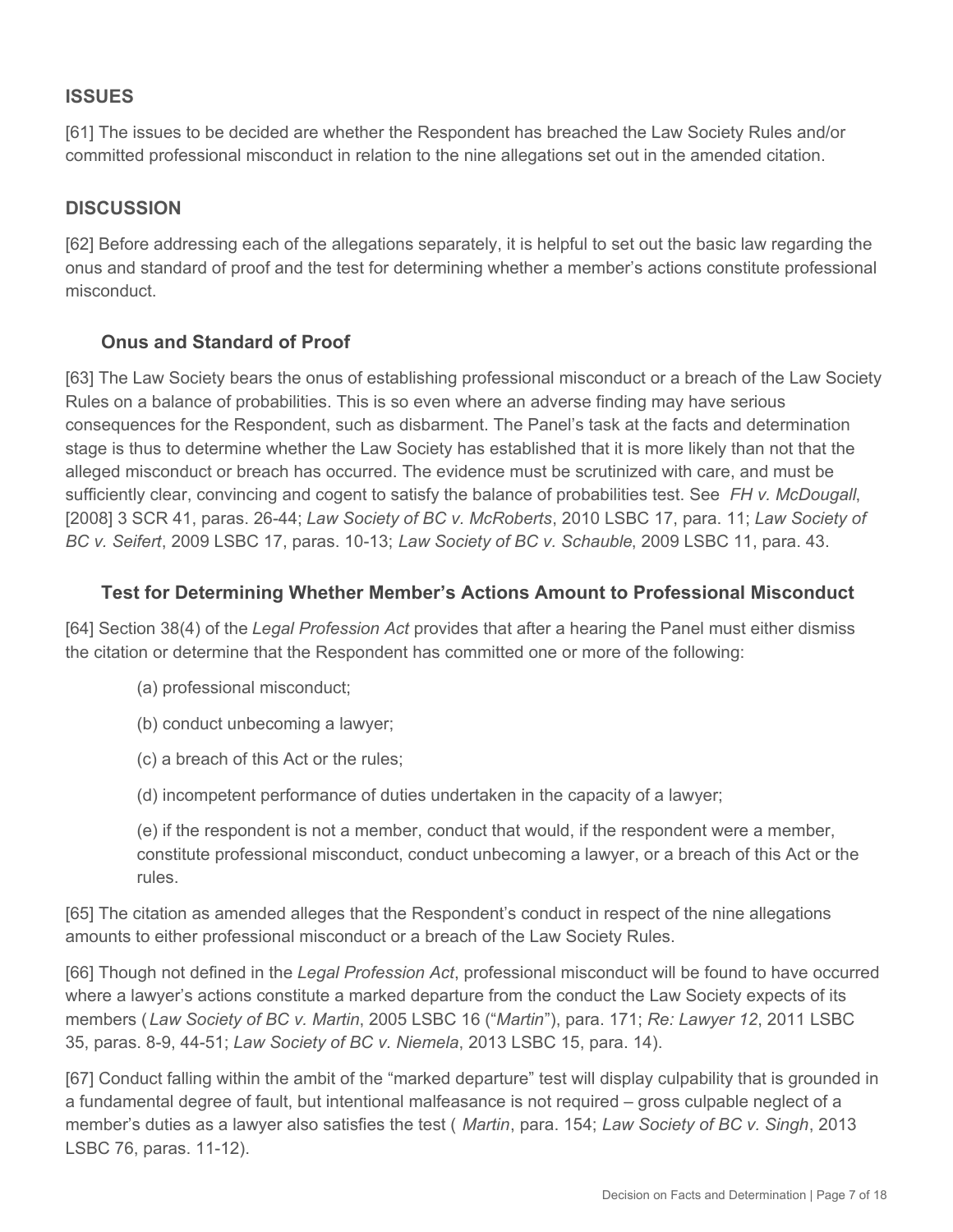[68] A breach of the *Legal Profession Act* or Law Society Rules does not without more constitute professional misconduct. Only those breaches that meet the "marked departure" test will amount to professional misconduct.

[69] In *Law Society of BC v. Lyons*, 2008 LSBC 9 ("*Lyons*"), at para. 35, the panel provided the following guidance for determining whether a breach of the Act or Rules rises to the level of professional misconduct:

In determining whether a particular set of facts constitutes professional misconduct or, alternatively, a breach of the Act or the Rules, panels must give weight to a number of factors, including the gravity of the misconduct, its duration, the number of breaches, the presence or absence of mala fides, and the harm caused by the respondent's conduct.

See also *Law Society of BC v. Boles*, 2012 LSBC 21, para. 36; *Law Society of BC v. Lester*, 2011 LSBC 28, para. 31; *Law Society of BC v. Van Twest*, 2011 LSBC 9, para. 34; *Law Society of BC v. Liggett*, 2009 LSBC 21, para. 25; *Law Society of BC v. Chan*, 2008 LSBC 30, para. 16.

#### **Misappropriation: Allegations 1 to 4**

[70] Each of Allegations 1 to 4 of the amended citation contends that the Respondent misappropriated client trust funds or improperly withdrew them contrary to Law Society Rules 3-56(1) and 3-57, which amounts to professional misconduct or a breach of the Rules.

[71] Misappropriation of a client's trust funds occurs where the lawyer takes those funds for a purpose unauthorized by the client, whether knowingly or through negligence or incompetence so gross as to prove a sufficient element of wrongdoing. As this definition indicates, there must be a mental element of wrongdoing or fault, yet this mental element need not rise to the level of dishonesty as that term is used in the criminal law. See *Law Society of BC v. Ali*, 2007 LSBC 18 ("*Ali*"), paras. 79-80, 105; *Law Society of BC v. Harder*, 2005 LSBC 48 ("*Harder*"), para. 56.

[72] In determining whether a lawyer has misappropriated trust funds, it matters not whether the lawyer received any personal benefit from taking the funds. Nor does it matter that the lawyer intended to or did return the funds in short order, that he or she was acting in response to severe personal financial pressures, or that the amount of money taken was relatively small. See *Ali*, para. 104; *Harder*, para. 56.

[73] The definition of misappropriation, and in particular its mental fault element, is driven by a recognition that the proper handling of trust funds is one of the core parts of the lawyer's fiduciary duty to the client. An unauthorized use of trust funds harms or risks harming the client, undermines the client's confidence in counsel, and has a seriously deleterious impact on the legal profession's reputation in the eyes of the public. Because of the sacrosanct nature of trust funds, removing a client's trust funds is and should always be a memorable, conscious and deliberate act that a lawyer carefully considers before carrying out ( *Ali*, para. 104, 106).

[74] Allegations 1 to 4 contend not only that the Respondent misappropriated trust funds so as to constitute professional misconduct, but also assert that he breached Law Society Rules 3-56(1) and 3-57. Rule 3-57 pertains to the withdrawal of trust funds to pay fees, covering matters such as the need to issue a bill and the proper procedure to follow where fees are disputed. The Law Society has not indicated how Rule 3-57 might apply on the facts before us, and so we will address it no further in these reasons.

[75] However, Rule 3-56(1) does appear to be relevant, and states:

3-56 (1) A lawyer must not withdraw or authorize the withdrawal of any trust funds unless the funds are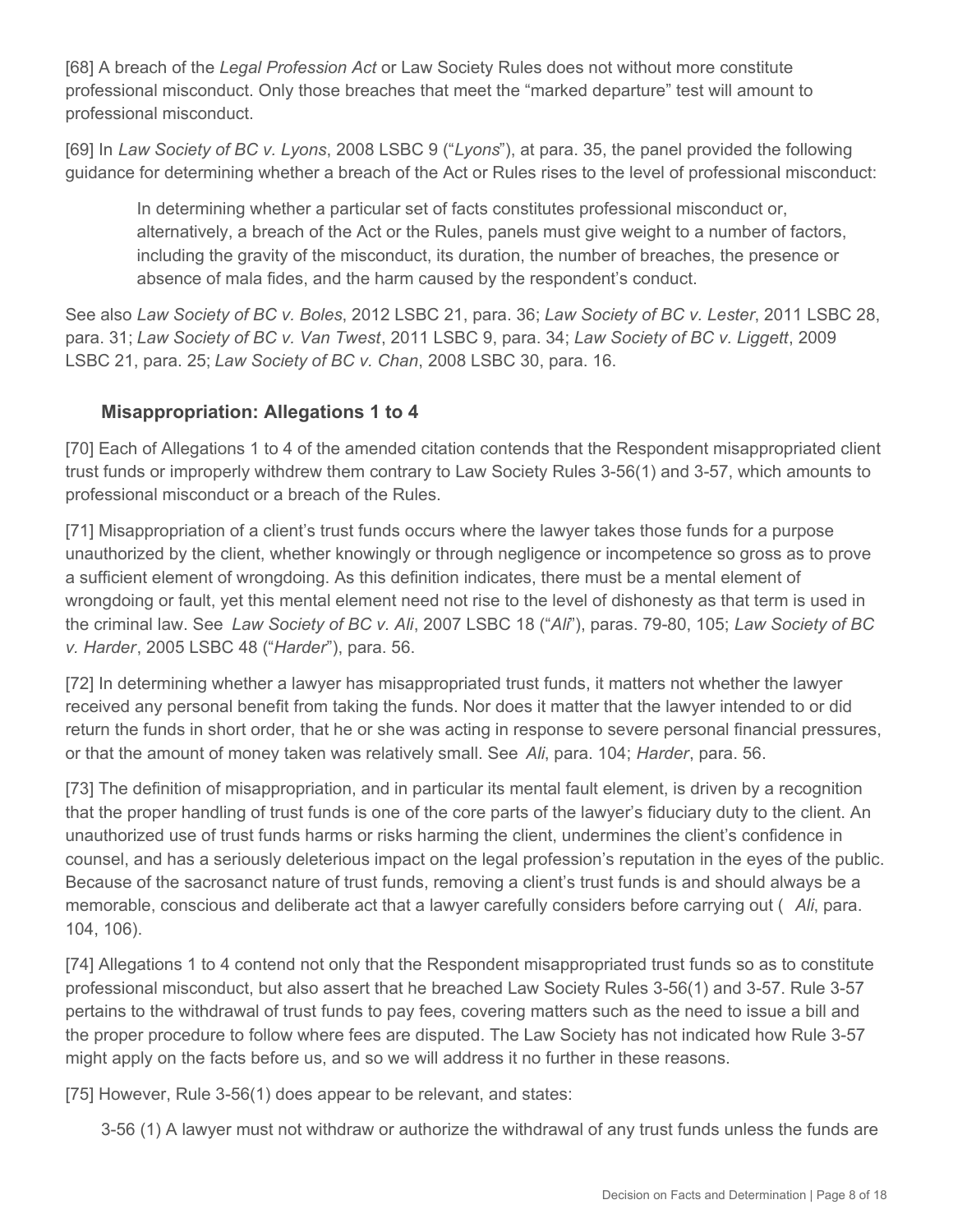- (a) properly required for payment to or on behalf of a client or to satisfy a court order,
- (b) the property of the lawyer,
- (c) in the account as the result of a mistake,
- (d) paid to the lawyer to pay a debt of that client to the lawyer,
- (e) transferred between trust accounts,
- (f) due to the Foundation under section 62(2)(b) of the Act, or
- (g) unclaimed trust funds remitted to the Society under Division 8.

# **Allegation 1**

[76] As reviewed in paragraphs [25] to [30] above, we have found that on ten occasions the Respondent voided stale-dated trust cheques payable to clients and issued new cheques in the same amount to his wife's company, A Inc. He did so without authorization from the clients and knowing that A Inc. was not entitled to the funds. The total amount of money taken was \$13,714.60.

[77] We conclude that the Respondent breached Rule 3-56(1) by authorizing the withdrawal of the client trust funds in question where none of the justifications in clauses (a) to (g) was applicable.

[78] We further conclude that the Respondent misappropriated the trust funds of these ten clients by causing the monies to be paid to A Inc. without authorization from the clients and knowing that A Inc. was not entitled to the funds.

[79] Finally, we conclude that these breaches of Rule 3-56(1) and misappropriations constitute professional misconduct. The unauthorized taking of \$13,714.60 in trust monies from ten clients for payment to an entity that the lawyer knows has no entitlement to the monies is a marked departure from the conduct the Law Society expects of its members.

# **Allegation 2**

[80] As reviewed in paragraphs 34 to 35 above, we have found that, on eleven occasions between October 2009 and September 2010, the Respondent voided stale-dated trust cheques payable to clients and caused replacement cheques to be issued payable to the Firm in the same amounts, when he knew that the Firm was not entitled to these amounts. The total amount of money taken was \$482.81.

[81] For the same reasons given with respect to Allegation 1, we find that the Respondent's conduct breached Rule 3-56(1), constituted a misappropriation of client trust monies, and amounts to professional misconduct.

[82] The fact that the money was paid to the Respondent's Firm rather than his wife's company makes no difference to the analysis – what is pertinent is that the Firm was not entitled to the clients' monies, and the Respondent knew it.

[83] Nor does it matter that the amount in question is substantially less for Allegation 2 (\$482.81) than for Allegation 1 (\$13,714.60). As already noted, the unauthorized taking of a relatively small amount of trust money can still amount to misappropriation. Given the paramount importance of lawyers maintaining the integrity of client trust funds, the amount taken is not a relevant consideration provided the requirements for misappropriation and professional misconduct are otherwise established.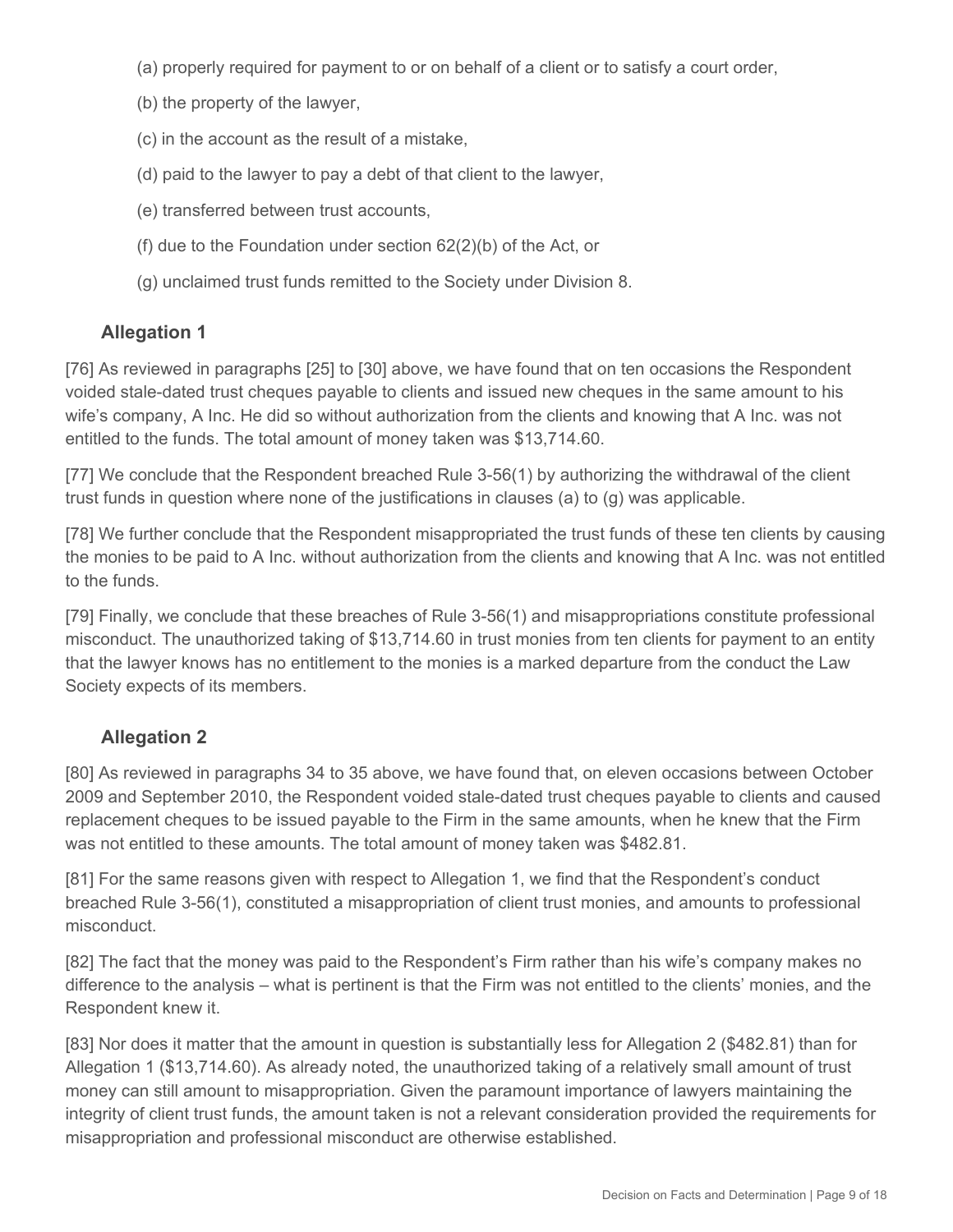# **Allegation 3**

[84] As reviewed in paragraphs [36] to [37] above, we have found that in September 2010 the Respondent voided six stale-dated trust cheques payable to the Firm's clients, and caused the funds to be paid from trust to the Firm by trust transfer and cheque. In each instance, the Respondent knew that the Firm was not entitled to the funds. The total amount of money taken was \$279.15.

[85] For the same reasons given with respect to Allegation 2, we find that the Respondent's conduct breached Rule 3-56(1), constituted a misappropriation of client trust monies, and amounts to professional misconduct.

## **Allegation 4**

[86] As reviewed in paragraphs [38] to [39] above, we have found that in March and April 2008 and August 2010, the Respondent caused trust funds held in the Firm's pooled trust account to be transferred from four client ledgers into a ledger in his own name, and then on August 23, 2010 the Respondent transferred the funds to the Firm, when the Firm was not entitled to those funds. The total amount of money taken was \$10.13.

[87] There are two distinctions between this Allegation and Allegations 2 and 3, which also involved relatively modest amounts of funds. First, the amount of the funds taken in relation to Allegation 4 is particularly small. Second, the facts set out in the paragraphs of the Notice to Admit devoted specifically to Allegation 4, and admitted by the Respondent, state that the Firm was not entitled to the transferred funds, but do not say that the Respondent knew that the Firm was not entitled to the transferred funds. This second distinction is particularly important because it means that the Respondent has not admitted to the knowing unauthorized taking of the funds in question, in contrast to his admissions regarding Allegations 1 to 3.

[88] At the hearing of this matter, counsel for the Law Society expressly stated that she was not seeking to prove professional misconduct with respect to any one allegation by relying on evidence regarding the Respondent's conduct with respect to one or more of the other allegations. That is, she did not apply for a ruling permitting the allegation-to-allegation use of any of the evidence for a similar fact purpose, as was done for example in *Law Society of Upper Canada v. JWCB*, [2003] LSDD No. 42 (QL). As noted in J. Sopinka, S. Lederman, &?A. Bryant, *The Law of Evidence in Canada*, 3rd ed., LexisNexis, at §11.220, the general principles applicable to similar fact evidence in criminal cases apply in civil cases as well, making such evidence presumptively inadmissible absent a successful application by the proffering party.

[89] As no such application was made, we have not engaged in the allegation-to-allegation use of evidence for a similar fact purpose in deciding any of the allegations. More specifically, in determining whether the mental element necessary to prove misappropriation and professional misconduct has been established with respect to Allegation 4, we have not considered the fact that, with respect to Allegations 2 and 3, the Respondent has admitted to knowing that he was causing the unauthorized transfer of funds to the Firm in circumstances arguably very similar to those in Allegation 4, and during overlapping periods of time.

[90] Nonetheless, two of the paragraphs in the Notice to Admit that deal with Allegations 1 to 4 by way of general overview state that the client trust withdrawals for all of the transactions were "improper." The Respondent has thus admitted that the withdrawals referable to Allegation 4 were improper.

[91] It is also clear that the trust account withdrawals listed in Allegation 4 were made in breach of Law Society Rule 3-56(1), for they were authorized by the Respondent even though none of the justifications in clauses (a) to (g) of the Rule was applicable. The number of breaches of Rule 3-56(1) detailed in Allegation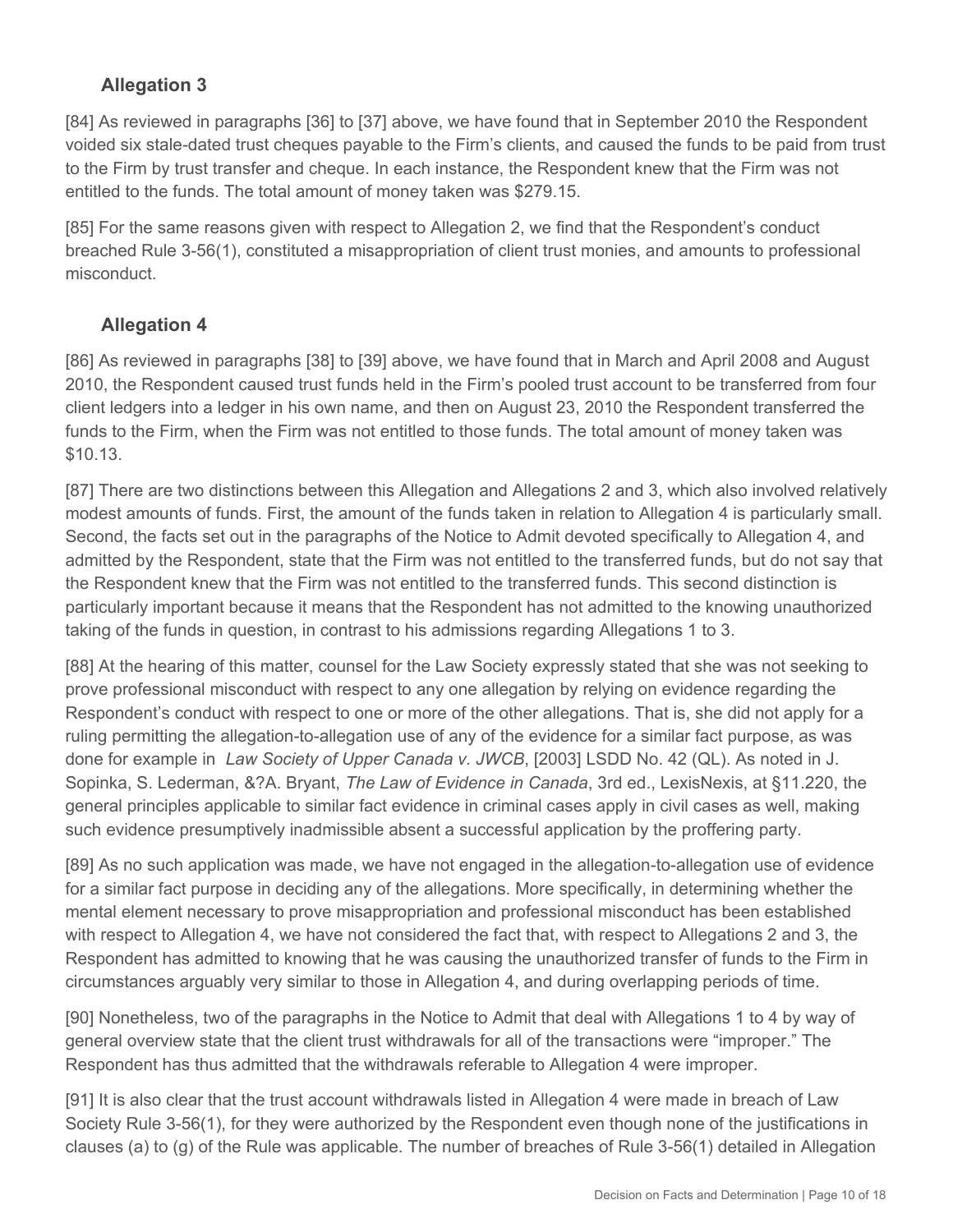4 is not insubstantial – four in total.

[92] Furthermore, and of particular significance, during the period in question the Respondent was a 15-year call and was responsible for running the Firm's Surrey office. As the Notice to Admit and attached documents reveal, the Firm's practice involved frequent trust transactions for numerous clients. Given the nature of the practice, the Respondent's level of experience, and his administrative responsibilities, we conclude that at the very least the unauthorized transfer of the client trust funds dealt with in Allegation 4 represents a gross culpable neglect of the Respondent's duties as a lawyer, and so satisfies the element of moral fault necessary to prove both misappropriation and professional misconduct.

[93] Our finding in this regard is informed and supported by the sacrosanct nature of client trust funds and the need for lawyers always to treat client trust withdrawals as deliberate, conscious and memorable acts. Where a lawyer in the Respondent's circumstances causes client trust funds to be paid to a person or entity not entitled to those funds, without authorization from the client, the degree of moral fault necessary to establish misappropriation and professional misconduct will usually if not always be established absent any satisfactory explanation from the lawyer.

[94] We draw no adverse inference from the Respondent's failure to provide an explanation for taking the money without authorization. We were not asked to do so by the Law Society, and the propriety of drawing such an inference, which would be precluded in law in a criminal prosecution ( *R. v. Turcotte*, [2005] 2 SCR 519, paras. 38-48), appears to be an open question (but see *Law Society of BC v. Lawyer 11*, 2007 LSBC 49, paras. 37-42, rejecting the applicability of the constitutional right to silence in an arguably related context).

[95] Rather, our holding is simply that, based on the evidence before us, the Law Society has met its onus regarding Allegation 4. While we can envision hypothetical scenarios where a lawyer in the Respondent's position might have available to him or her evidence to rebut the Law Society's case, on the evidence available to us, it is more likely than not that none of these hypotheticals apply. To hold otherwise would be to engage in sheer and baseless speculation. We therefore conclude that the trust withdrawals itemized in Allegation 4 constitute both misappropriation of funds and a marked departure from the conduct the Law Society expects of its members.

## **Other Payments from Trust Contrary to Law Society Rules: Allegations 5 to 7**

[96] Allegations 5 to 7 of the amended citation contend that the Respondent breached Law Society Rules that require a lawyer to identify the source of funds deposited to trust (Allegation 6), prohibit the issuance of trust cheques payable to "cash" (Allegation 5), and require a lawyer to maintain separate client trust ledgers (Allegation 7).

#### **Allegation 6 – Failure to Identify Source of Funds Deposited to Trust**

[97] As reviewed in paragraphs [45] to [46] above, we have found that, in 2009 and 2010, the Respondent failed to identify the source of funds deposited to trust in respect of: (a) 21 bank drafts totaling \$760,000 recorded in the ledger for the client KB; and (b) \$400,000 recorded in a client ledger identified as "Rudi Gellert Miscellaneous – 15000-010."

[98] Allegation 6 of the amended citation alleges that the Respondent's conduct constitutes professional misconduct or a breach of Law Society Rule 3-60(a)(ii).

[99] Rule 3-60(a)(ii) states: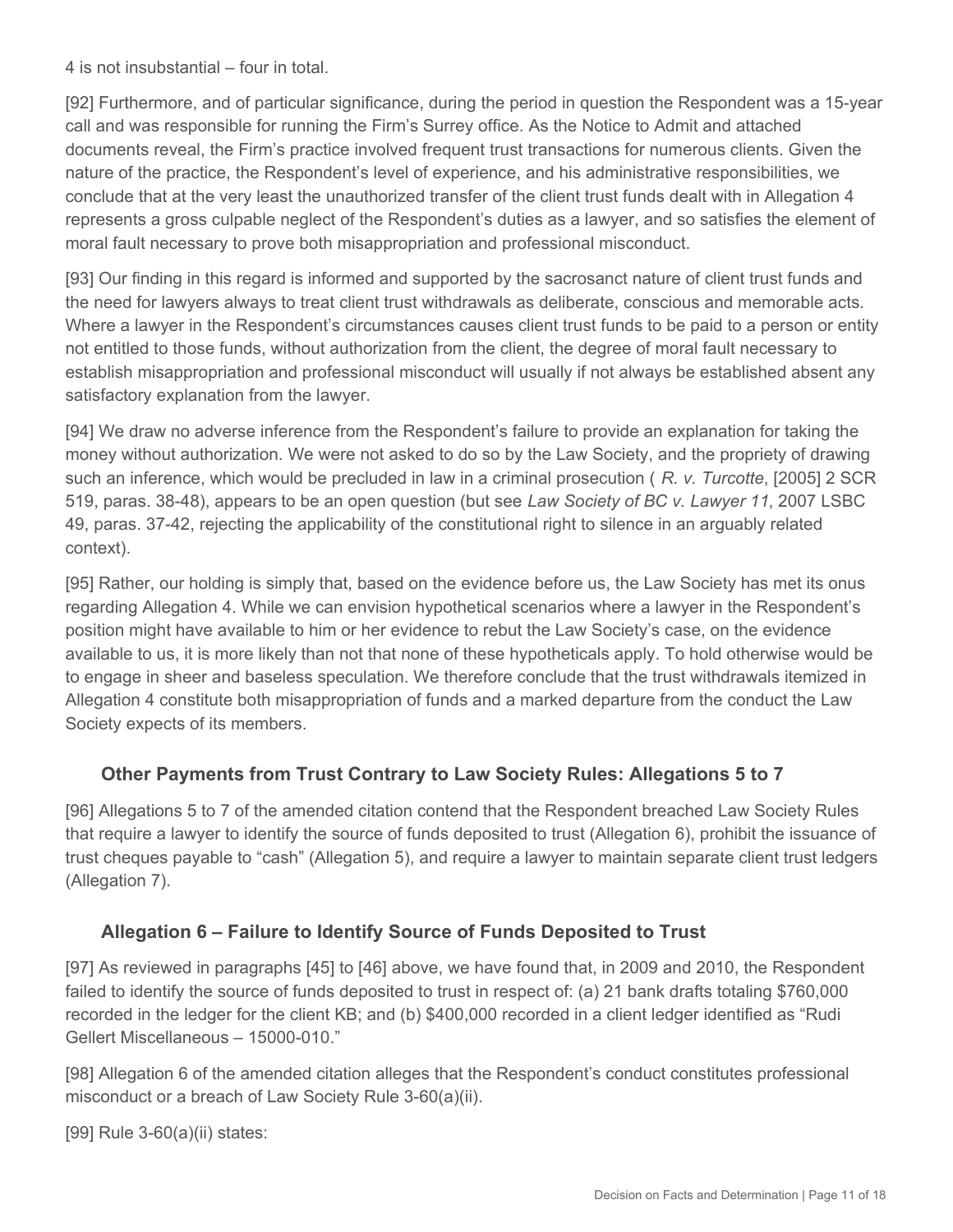A lawyer must maintain at least the following trust account records:

- (a) a book of entry or data source showing all trust transactions, including the following: [...]
	- (ii) the source and form of the funds received;

[100] We find that the Respondent committed a breach of Rule 3-60(a)(ii) by failing to identify the sources of funds with respect to the trust account deposits itemized in Allegation 6.

[101] At the hearing, counsel for the Law Society submitted, and we agree, that the purpose of Rule 3-60(a)(ii) is to ensure accountability to each client for their funds and also to limit the risk of a lawyer being used as a dupe by an unscrupulous client to commit fraudulent or unlawful acts such as mortgage fraud or money laundering.

[102] Applying the factors in *Lyons*, (supra), counsel for the Law Society also submitted that the Respondent's breaches of Rule 3-60(a)(ii) did not rise to the level of professional misconduct because, while there was a significant number of breaches over an extended period of time and involving considerable amounts of money, there is no evidence of any resulting harm or any mala fides on the Respondent's part.

[103] While we are not bound by the Law Society's submissions on this issue, its position is not unreasonable, and we agree with it.

[104] Given the evidence before us and the position of the Law Society on the issue, we conclude that the Respondent's breaches of Rule 3-60(a)(ii) do not constitute a marked departure from the conduct expected of a member by the Law Society and thus do not amount to professional misconduct.

## **Allegation 5 – Issuance of Trust Cheques Payable to "Cash"**

[105] As reviewed in paragraphs [40] to [44] above, we have found that between August 6 and September 30, 2010 the Respondent issued seven cheques from his client IS's trust ledger. Six of the cheques were made out to cash. The seventh was amended by hand to the same effect by the Respondent. The cheques totalled \$35,000 and each was negotiated at the bank by the Respondent or his wife.

[106] Allegation 5 of the amended citation alleges that the Respondent's conduct constitutes professional misconduct or a breach of Law Society Rule 3-56(2)(b).

[107] Rule 3-56(2)(b) states:

A lawyer who makes or authorizes the withdrawal of funds from a pooled or separate trust account by cheque must ...

(b) not make the cheque payable to "Cash" or "Bearer,"

[108] By issuing or amending trust cheques so that they would be payable to "cash," the Respondent clearly breached Rule 3-56(2)(b), which expressly prohibits such conduct.

[109] The Law Society submits that, applying the factors in *Lyons*, (supra), the Respondent's breach of Rule 3-56(2)(b) also amounts to professional misconduct.

[110] We have found a single panel decision dealing with a breach of Rule 3-56(2)(b): *Law Society of BC v. Bridal*, 2002 LSBC 22 ("*Bridal*"). *Bridal* is of no real assistance, however, because in that matter the panel made a global finding of professional misconduct based on an assessment of a number of accounting rule breaches and a failure to cooperate with the Law Society's investigation, and the decision reveals little about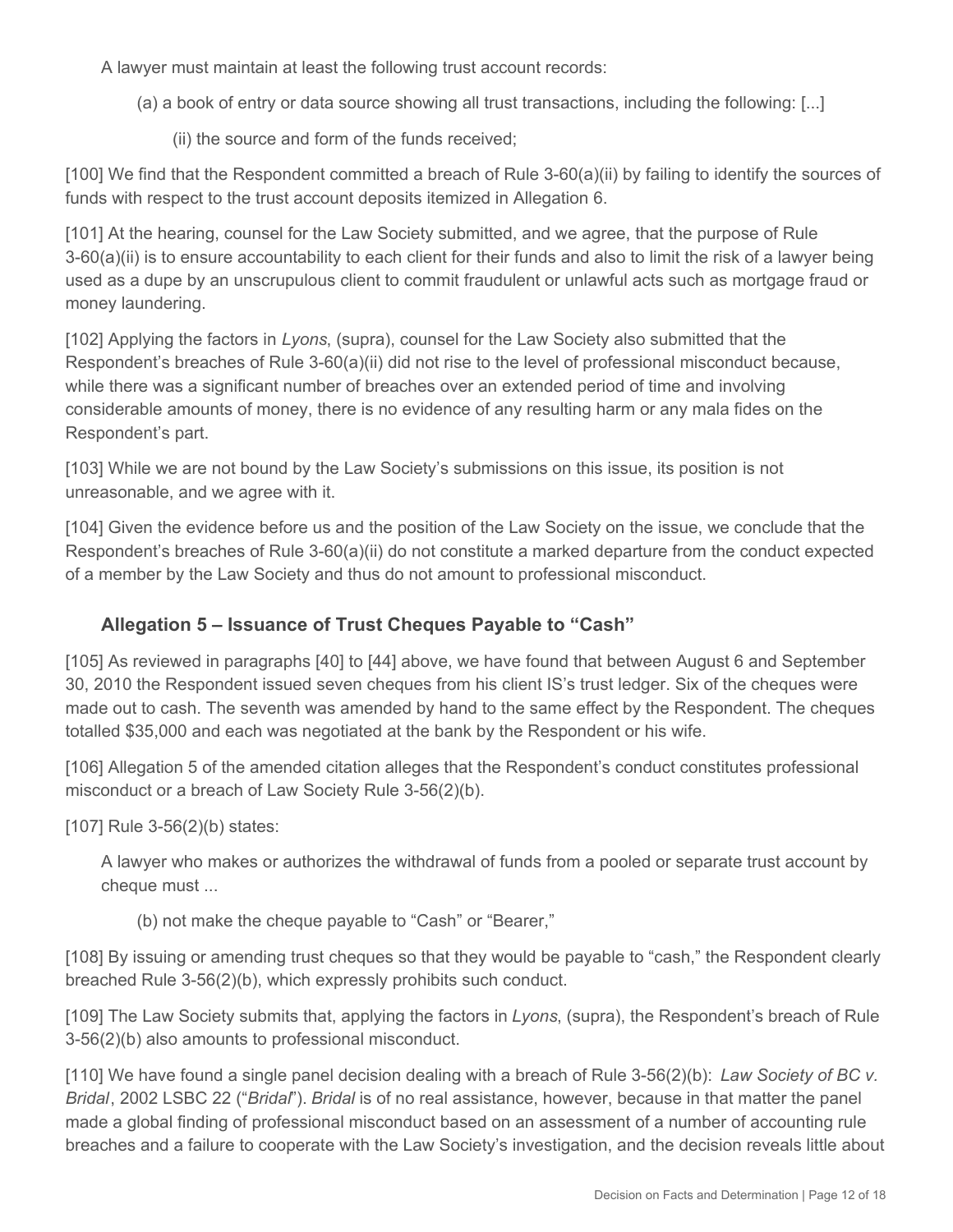the underlying facts.

[111] Of somewhat more relevance is *Law Society of BC v. Uzelac*, 2003 LSBC 35 ("*Uzelac*"). There, the respondent received a multi-million dollar funds transfer in his trust account on behalf of a client. On instructions from the client, the respondent wrote a trust cheque for \$71,500 payable to a cheque cashing business called Check Station, cashed the cheque at Check Station, then gave the cash to the client. As it turned out, the initial funds transfer was fraudulent, and the client had duped the respondent, who was now out the money he had obtained from Check Station.

[112] The conduct of the respondent in *Uzelac* was the subject of several citation allegations, one of which was that he had removed funds from his trust account in such a way that the recipient could not be ascertained, and he did not properly record the transaction by which the person or persons received the money withdrawn from trust. In addressing this particular allegation, the panel noted that Rule 3-56(2) did not apply on the facts, yet recognized that the Rule deals with a closely comparable situation, and made the following astute comments regarding its justification:

[35] ... Rule 3-56(2) provides a lawyer who makes or authorizes the withdrawal of funds from a pooled or separate trust account must withdraw the funds with a cheque marked trust, not make the cheque payable to cash or bearer, and insure that the cheque is signed by a practising lawyer. The effect of those Rules is twofold; one, to create a paper trail that would reduce the opportunities for a lawyer to commit theft, and two, to protect a lawyer from a client who might falsely accuse the lawyer of not delivering the cash.

[113] The panel in *Uzelac* concluded that the respondent's actions were not dishonourable or disgraceful – the test then applicable for determining whether a member had committed professional misconduct – but added that the practice engaged in by the respondent was nonetheless risky and to be discouraged, and may in other circumstances amount to professional misconduct.

[114] Having addressed the two decisions from this jurisdiction that discuss a breach of the rule prohibiting making a cheque out to "cash," it remains to apply the *Lyons* factors to the facts to determine whether the Respondent's violations of this rule constitute professional misconduct.

[115] Beginning with the gravity of the breach, writing a trust cheque to cash can be a serious contravention of the Law Society Rules because the rule in question advances two very important goals: first, minimizing the risk of a lawyer misappropriating client trust funds; and second, guarding against a lawyer being used, whether unwittingly or not, as a conduit for laundering the proceeds of crime or otherwise unlawfully hiding assets.

[116] The seriousness of the breach in the Respondent's case is further supported by the amount of money involved – \$38,000.

[117] There were seven breaches of Rule 3-56(2)(b) in total, which occurred over a period of seven weeks. This is a significant number of breaches, and shows that the Respondent's improper conduct was not a "one off" incident. On the other hand, the breaches only occurred with respect to a single client matter.

[118] Moreover, the breaches of Rule 3-56(2)(b) caused no harm to the client IS, who has confirmed to the Law Society that she received all of the funds in question. Nor is there any evidence of harm to anyone else. Counsel for the Law Society has not suggested otherwise.

[119] Finally, there is no evidence that the Respondent possessed mala fides in issuing the trust cheques payable to cash.

[120] Overall, an application of the *Lyons* factors brings us to a similar place as did the application of the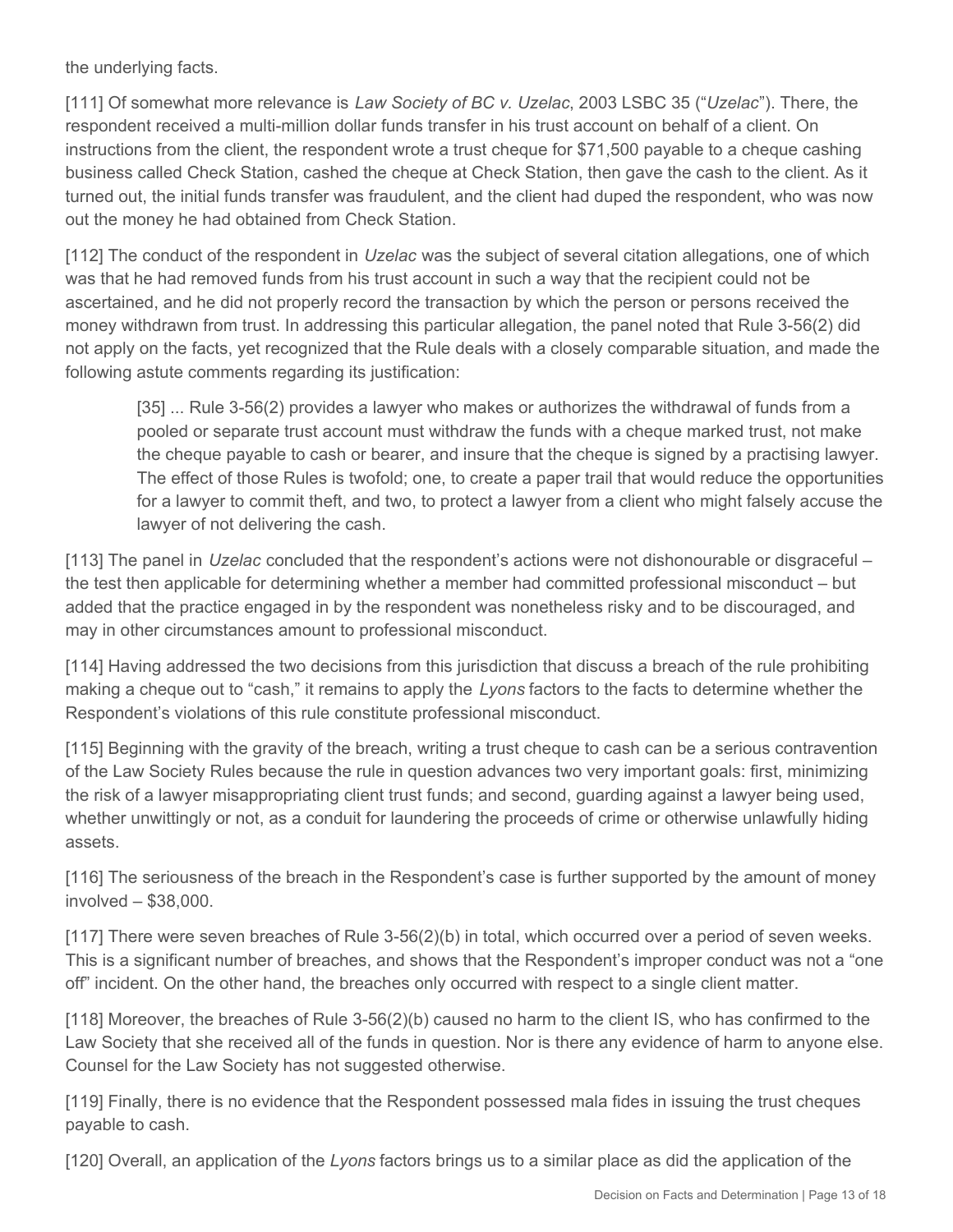same factors in respect of Allegation 6. This observation is salient because, while the Rules involved in Allegations 5 and 6 are different, the policy concerns underlying each rule are roughly comparable.

[121] It may well be, as submitted by counsel for the Law Society, that a breach of the Rule prohibiting issuing a cheque payable to "cash" is, all things being equal, more serious than a breach of the Rule requiring a lawyer to identify the source of all funds received in trust. For instance, it could be argued that the former Rule plays a greater role in protecting against a lawyer misappropriating funds from a client.

[122] However, we need not decide this point because, even if true, in a number of respects the Respondent's breaches in relation to Allegation 6 are more serious than those relating to Allegation 5. In particular, the conduct referred to in Allegation 6 involved more contraventions of the Rule, much larger sums of money, and the breaches occurred over a longer period of time and were related to two different matters.

[123] These differences are pertinent because, as already noted, the Law Society has submitted that the conduct referred to in Allegation 6 does not constitute professional misconduct, a submission with which we have agreed.

[124] Given our conclusion on Allegation 6, we similarly conclude, with respect to Allegation 5, that the Respondent committed breaches of Rule 3-60(a)(ii), but the breaches do not constitute a marked departure from the conduct expected of a member by the Law Society and so do not amount to professional misconduct.

## **Allegation 7 – Failure to Maintain Separate Client Trust Ledgers**

[125] As reviewed in paragraphs [47] to [48] above, we have found that during 2009 and 2010 the Respondent recorded transactions for eight different clients in a trust ledger named "Rudi Gellert Miscellaneous," instead of recording the transactions in separate client trust ledgers.

[126] Allegation 7 of the amended citation asserts that the Respondent's conduct constitutes professional misconduct or a breach of Law Society Rule 3-60(b).

[127] Rule 3-60(b) states:

A lawyer must maintain at least the following trust account records: ...

(b) a trust ledger, or other suitable system, showing separately for each client on whose behalf trust funds have been received, all trust funds received and disbursed, and the unexpended balance;

[128] We find that, when the Respondent failed to establish a separate trust ledger for each of the eight clients, he committed breaches of Rule 3-60(b).

[129] In accordance with the submissions of counsel for the Law Society at the hearing of this matter, we find that this breach does not constitute professional misconduct.

## **Conduct During Compliance Audit and Subsequent Investigation: Allegations 8 and 9**

[130] Allegations 8 and 9 relate to the Respondent's conduct during the compliance audit and the ensuing Law Society investigation. Specifically, it is alleged that the Respondent made discourteous and threatening comments to a Law Society auditor and failed to respond to communications from the Law Society.

# **Allegation 8 – Discourteous and Threatening Comments to Law Society Auditor**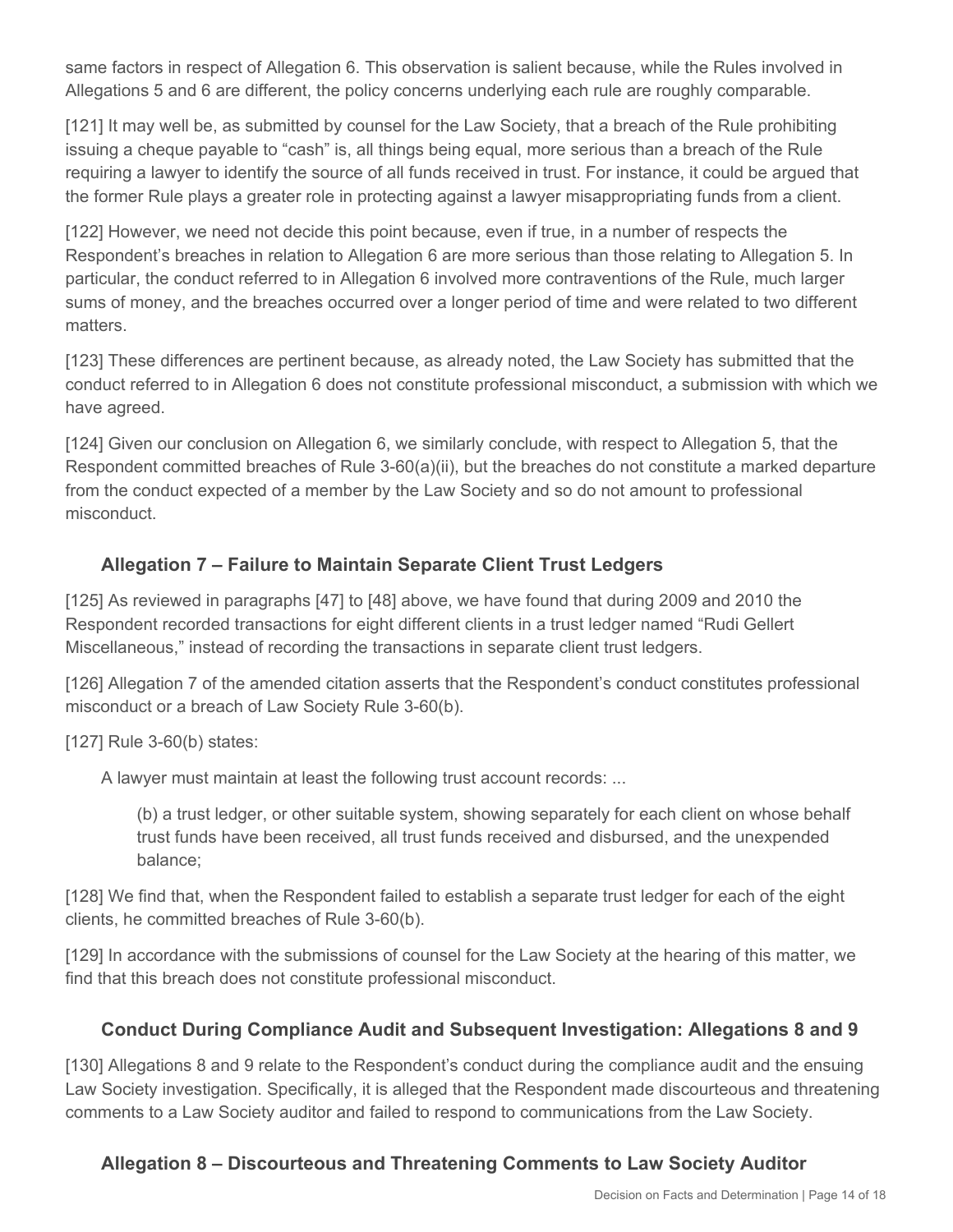[131] As reviewed in paragraphs [49] to [52] above, during the compliance audit the Respondent told one of the auditors that he was not happy with her and claimed that an audit she had previously performed had cost him \$80,000. Shortly thereafter, he told the other auditor that if he had a gun he would shoot someone and, referring to the first auditor, said "she is not going to look in any of my files," and "I will not have her in my office."

[132] The Respondent has admitted that his comments were discourteous and threatening.

[133] Allegation 8 of the amended citation alleges that the Respondent's comments were discourteous and threatening and contrary to Chapter 2, Rule 1 of the *Handbook*, and constitute professional misconduct.

Chapter 2, Rule 1 of the *Handbook* states:

Dishonourable conduct

1. A lawyer must not, in private life, extra-professional activities or professional practice, engage in dishonourable or questionable conduct that casts doubt on the lawyer's professional integrity or competence, or reflects adversely on the integrity of the legal profession or the administration of justice.

[134] Not every breach of the *Handbook* will constitute professional misconduct. As with breaches of the Law Society Rules, a contravention only amounts to professional misconduct where it constitutes a marked departure from the conduct expected of lawyers by the Law Society.

[135] Previous panel decisions have found abusive and discourteous language directed by a member at a non-litigant to constitute professional misconduct, for instance a probation officer in *Law Society of BC v. MacAdam*, [1997] LSDD No. 55.

[136] In the more recent case of *Law Society of BC v. Lawyer 13*, 2011 LSBC 30, at para. 24, the panel observed that decisions in which a lawyer's communications have been held to constitute professional misconduct tend to involve comments that are "foul and abusive," "intemperate and contemptuous," or "insulting and degrading." The panel went on to observe, in the same paragraph, that:

In each case the lawyer's use of the impugned language was entirely gratuitous, serving no relevant purpose, and in each case, the manifest intention and purpose of the lawyer in using those words was to abuse, show contempt, insult and degrade.

[137] As noted in *Law Society of BC v. Lanning*, 2008 LSBC 31, at para. 66, the determination as to whether a lawyer's communications with another person constitute professional misconduct must be made objectively. This does not mean that the views of the lawyer will be ignored, nor for that matter will be the views of the recipient of the lawyer's communications. It simply means that the assessment as to whether the communications amount to a marked departure from the conduct expected of members by the Law Society is made from the perspective of an informed, reasonable and independent person who is aware of all the relevant circumstances.

[138] Turning to the facts before us, the comments made to the second auditor by the Respondent on the occasion where he said that if he had a gun he would shoot someone, were not only threatening, but frightening as well. They were made to and about auditors attending the Respondent's office for the wholly legitimate purpose of carrying out an important Law Society function. The comments represented an attempt by the Respondent to obstruct that function, or at least one of the individuals tasked with carrying it out. Indeed, the auditor who was the focus of the Respondent's threat left the Firm's office shortly thereafter – not surprisingly given the nature of the comments – and had to be replaced by another auditor.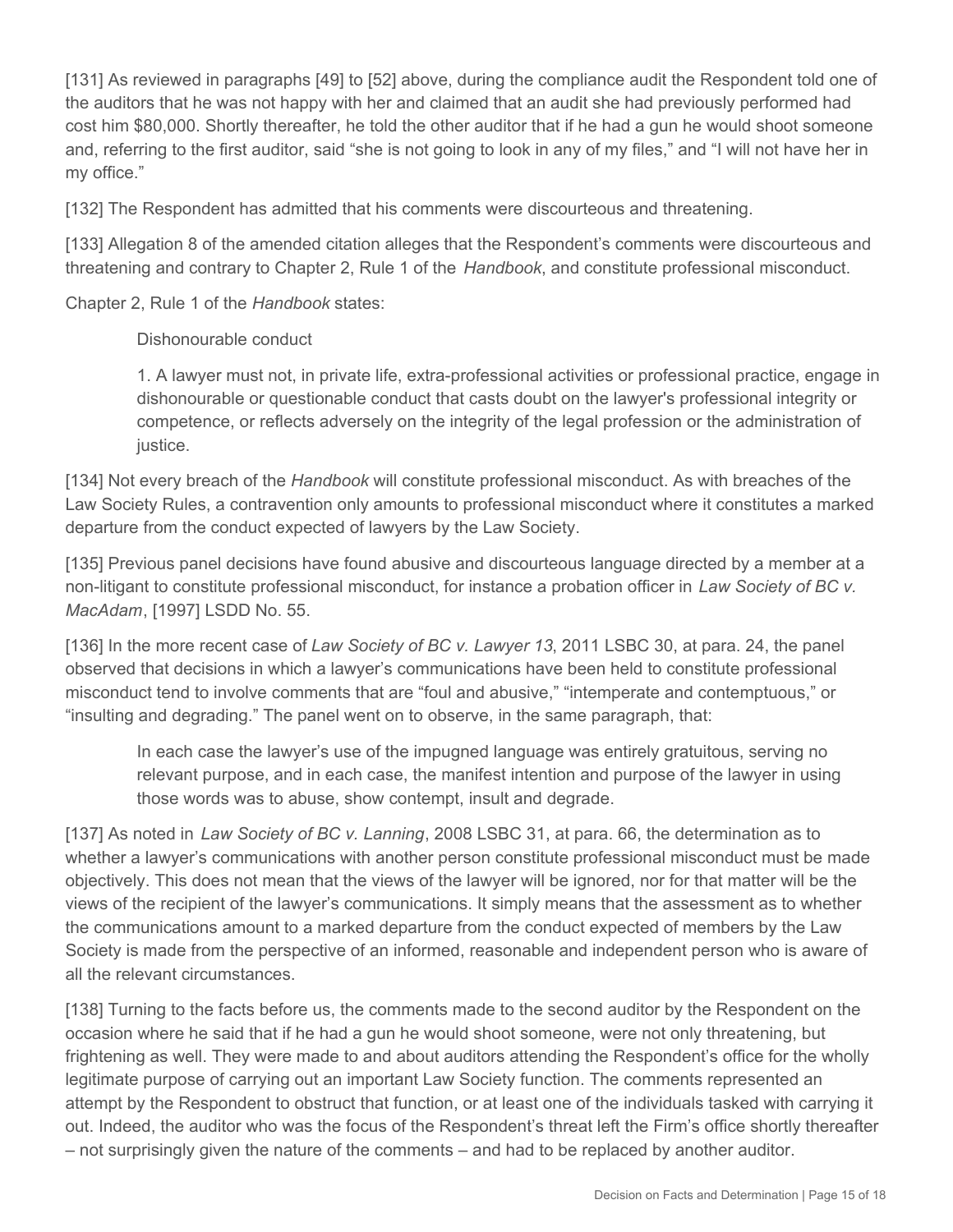[139] We acknowledge that audits, even routine compliance audits, can sometimes be an intimidating and nerve-wracking experience for lawyers. But this is no cause for making threatening comments of the sort uttered by the Respondent in this case. Lawyers have an obligation to cooperate with compliance audits, and should do so in a professional and courteous manner. The Respondent's conduct in issuing a threat, and pronouncing that one of the auditors would not be permitted to stay in his office or to look at the Firm's files, fell far short of this standard.

[140] We therefore conclude that the Respondent's comments breached Chapter 2, Rule 1 of the *Handbook*  and departed markedly from the conduct expected by the Law Society of its members. As a result, the Respondent committed professional misconduct.

## **Allegation 9 – Failure to Respond to Communications from the Law Society**

[141] As reviewed in paragraphs [53] to [60] above, we have found that the Respondent refused to provide a full response to questions asked of him by one of the compliance auditors regarding the cheques payable to "cash" in the IS matter, and failed to respond to three letters from the Law Society asking for information regarding a number of issues identified as possible or likely professional misconduct or Law Society Rules breaches.

[142] Allegation 9 of the amended citation alleges that the Respondent failed to respond to some or all of the communications from the Law Society during the compliance audit and Law Society's investigation arising out of the audit, which was contrary to Chapter 13, Rule 3 of the *Handbook* and constituted professional misconduct.

[143] Chapter 13, Rule 3 of the Handbook states:

#### A lawyer must

- (a) reply promptly to any communication from the Law Society;
- (b) provide documents as required to the Law Society;
- (c) not improperly obstruct or delay Law Society investigations, audits and inquiries;
- (d) cooperate with Law Society investigations, audits and inquiries involving the lawyer or a member of the lawyer's firm;
- (e) comply with orders made under the Legal Profession Act or Law Society Rules; and
- (f) otherwise comply with the Law Society's regulation of the lawyer's practice.

[144] Parenthetically, we note that, though not mentioned in Allegation 9 of the amended citation, Law Society Rule 3-5(6) obliges lawyers to cooperate fully in an investigation by the Law Society.

[145] A breach of the Chapter 13, Rule 3 of the *Handbook* is generally a serious matter. This is so because compliance with the duties set out therein is an important and necessary part of an effective system of professional governance. If lawyers were free to ignore these duties, including the duty to reply promptly to a communication from the Law Society, the governing body's investigations would be unduly hampered, and in some cases completely stymied, which would in turn cause serious harm to the public interest in regulating the profession, the integrity of the bar and the administration of justice. See *Law Society of BC v. Dobbin*, 1999 LSBC 27 ("*Dobbin*"), paras. 20-25; *Law Society of BC v. Marcotte*, 2012 LSBC 18 ("*Marcotte*"), paras. 45, 48; *Law Society of BC v. Buchan*, 2013 LSBC 8 ("*Buchan*"), para. 10.

[146] It is for this reason that in *Dobbin*, ibid., at para. 25, a majority on Bencher Review held that an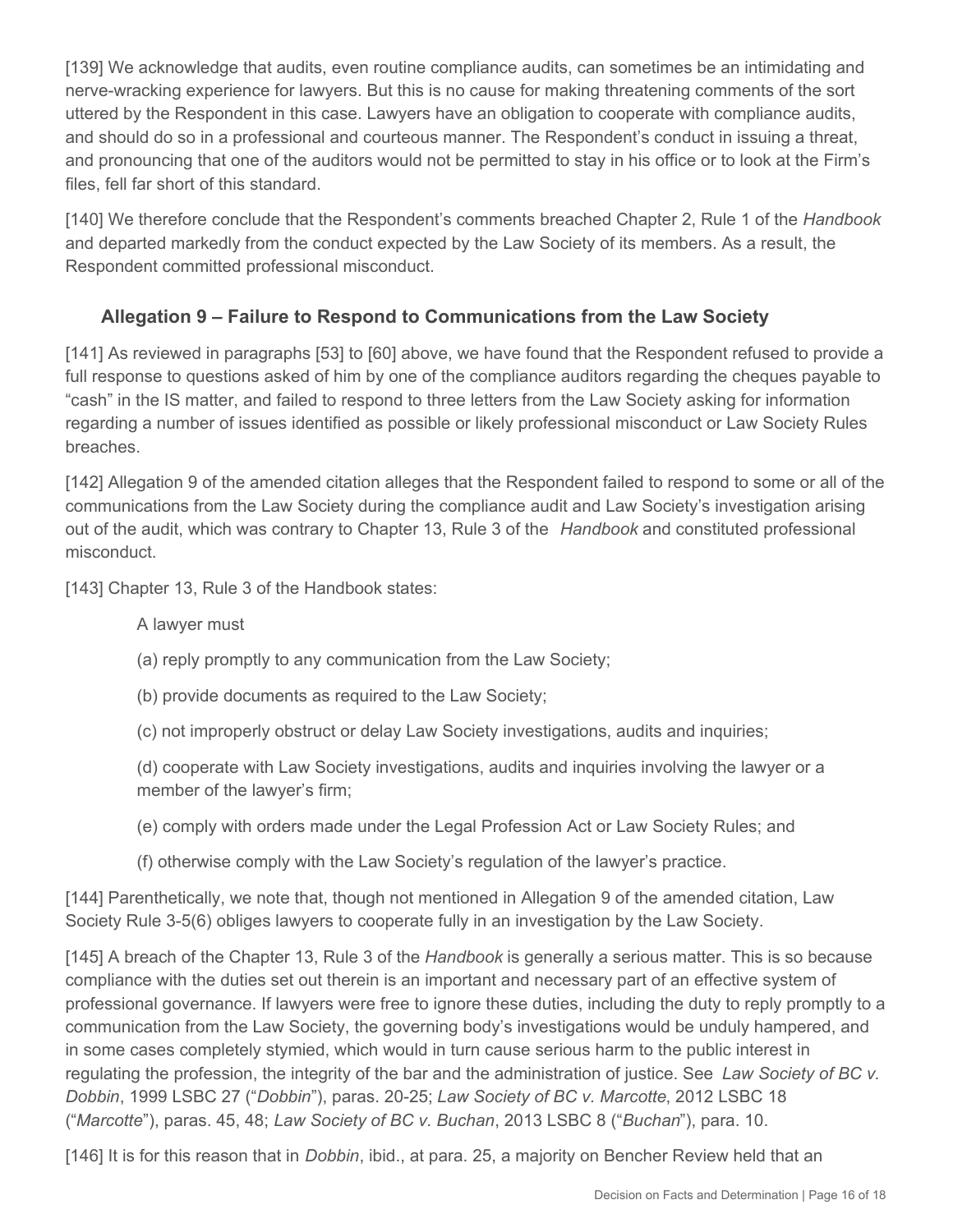unexplained and persistent failure to respond to Law Society communications is prima facie evidence of professional misconduct, shifting the evidentiary burden on the respondent to excuse his or her failure to respond. Recent cases adopting the same view include *Buchan*, para. 10; *Marcotte*, paras. 43-44; *Law Society of BC v. Niemela*, 2012 LSBC 9, para. 10; *Law Society of BC v. Malcolm*, 2012 LSBC 4, paras. 33.

[147] The majority in *Dobbin* further suggested, at para. 28, that one letter and a reminder from the Law Society should be sufficient to obtain a response in the absence of an explanation from the member. If the member requires additional time to respond, the onus is on him or her to ask the Law Society and provide a satisfactory reason for the request.

[148] We find that the failure of the Respondent to respond fully to the requests of the compliance auditor, and at all to the Law Society's three letters asking for information regarding numerous aspects of the Law Society's investigation, breached Chapter 13, Rule 3 of the *Handbook*, and also constitutes a marked departure from the conduct expected of lawyers by the governing body in this province so as to amount to professional misconduct.

[149] In so holding, we find that the Respondent's proffered reason for refusing to answer the compliance auditor's request for an explanation regarding the cheques issued payable to "cash" – namely, that the requested information was covered by solicitor-client privilege – was manifestly unsatisfactory.

[150] Solicitor-client privilege does not provide a justification or excuse for failing to cooperate fully with and provide information to the Law Society during an investigation, as expressly stated in Law Society Rule  $3-5(10)(a)$ .

[151] The reason why lawyers cannot properly invoke privilege as a basis for refusing to cooperate with a Law Society investigation is two-fold. First, the client's privilege is not lost by virtue of such disclosure, but rather remains in place against the rest of the world, pursuant to s. 88 of the *Legal Profession Act*. Second, the disclosure of client-lawyer privileged communications is necessary to ensure that the Law Society is able to properly investigate complaints and so protect the integrity of the profession and the interests of the public (*Federation of Law Societies of Canada v. Canada (Attorney General)*, 2011 BCSC 1270, para. 195, affirmed without addressing this point, 2013 BCCA 147, (leave filed, [2013] SCCA No. 235 (QL)).

[152] We should also add that the protection afforded solicitor-client privilege by s. 88 of the *Legal Profession Act* was expressly pointed out to the Respondent in the first of the letters sent to him by the Law Society, in the course of repeating the request for information made by the compliance auditor regarding the issuance of trust cheques payable to "cash." It thus cannot be said that the Respondent was unaware of the protection afforded the privilege by the Act.

[153] Moreover, prior to refusing to answer the compliance auditor's question regarding the trust cheques payable to "cash," the Respondent made available to the auditors an extensive amount of solicitor-client privileged information by virtue of allowing them access to the Firm's client files and accounting records. The subsequent reliance on solicitor-client privilege with respect to the auditor's question regarding a specific client matter thus reveals a fundamental inconsistency in approach, suggesting that the Respondent's professed reason for refusing to provide a complete answer was either disingenuous or at least rash and ill-considered.

## **CONCLUSION**

[154] Pursuant to s. 38(4) of the *Legal Profession Act*, we have determined that the Respondent has committed the following: